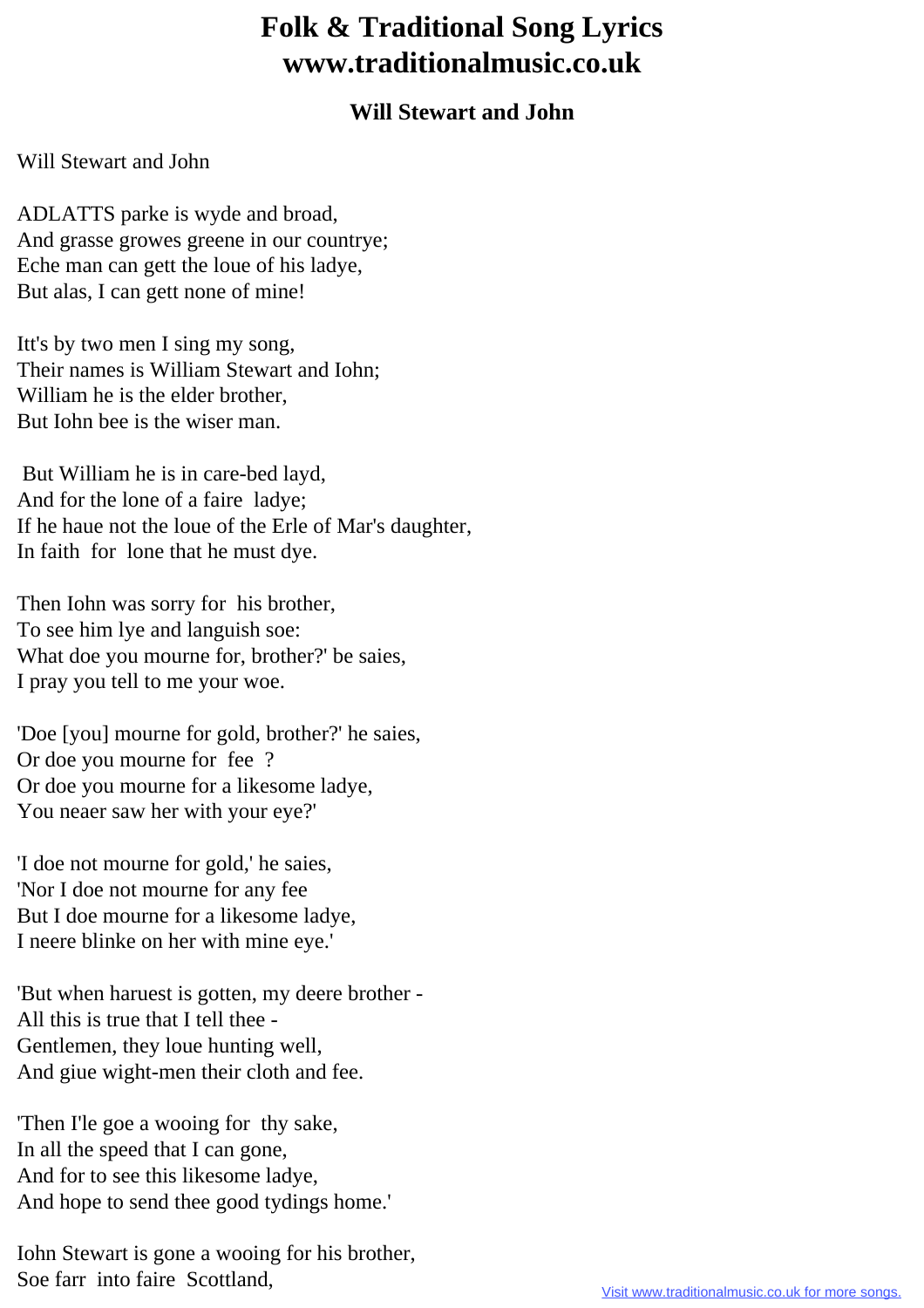And left his brother in milde, feare, Vntill be heard the good tydand.

And when he came to the Erle of Mar's his house, See well be could his curtesye, And when he came before the erle, He kneeled low downe vpon his knee.

'0 rise vp, rise vp, Iohn Steward, Rise vp, now, I doe bidd thee; How doth thy father, Iohn Stewart, And all the lords in his countrye?'

'And itt please you, my lord, my :ffather is dead; My brother and I cannott agree; My brother and I am fallen att discord, And I am come to crane a service of thee.'

'0 welcome, welcome, John Stewart, A welcome man thou art to me; I'le make thee chamberlaine to my daughter, And for to tend of that ladye soe free.

'And if thou wilt haue a better office, Aske, and thou shall haue itt of mee; And where I giue other men a penny of wage, Inffaith, Iohn, thou shalt haue three.'

And then bespake him John Stewart, And these were the words said hee There is no office in your court This day that better pleasetb mee.

The fryday is gone, the Sunday is come - All this is true that I doe say - And to the church that they be gone, Iohn Stewart and the lady gay.

And as they did come home againe - I-wis itt was a meeten mile - John Stewart and the lady gay, They thought itt but a [little] while.

'I am a messenger, ladye,' he saies, 'I am a messenger to thee:' 0 speake flor thy selfe, Iohn Stewart,' shee saies, A welcome man that thou shalt bee.'

'Nay, by my faith,' saies Iohn Stewart,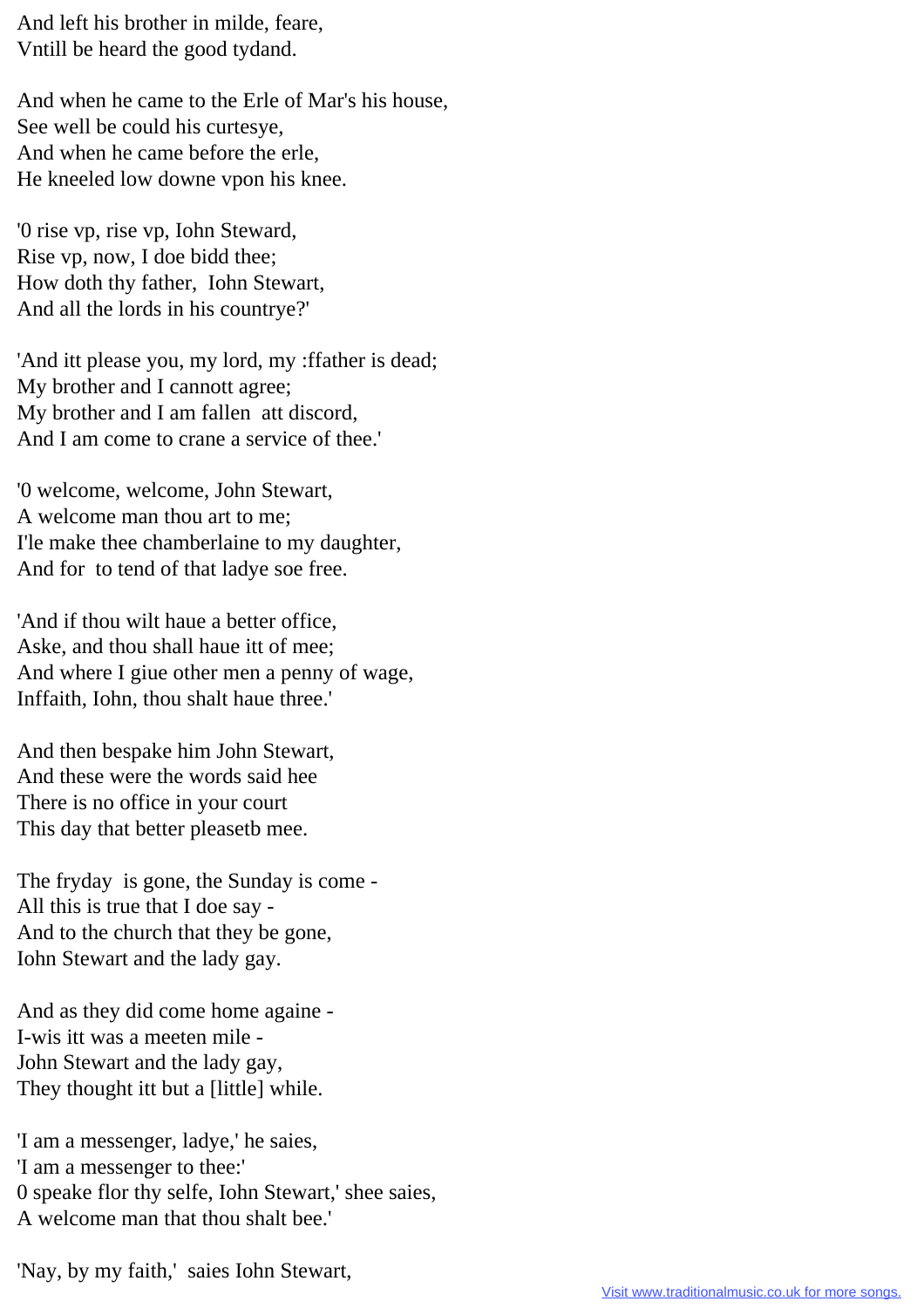'Which euer, alas, that may not bee! He bath a higher degree in honour, Allas, ladye, then euer I!

'He is a lord now borne by birth, And an erle affter his father doth dye; His haire is yellow, his eyes beene gray; All this is true that I tell yee.

'He is fine in the middle, and small in the wast, And pleasant in a woman's eye; And more nor this, be dyes for your lone, Therefore, lady, show some pittye.'

'If this be soe,' then saies the lady, 'If this be true that thou tells mee, By my faith then, John Stewart, I can lone him hartilye.

'Bidd him meete me att St Patr[i]cke's Church On Sunday after St Andrew's day; The flower of Scottland will be there, And then begins our summer's play.

'And bidd him bring with him a hundred gunners, And rawnke ryders lett them bee, And lett them bee of the rankest ryders That be to be found in that countrye.

'They best and worst, and all in like, Bidd him cloth them in one liuerye; And flor his men, greene is the best, And greene now lett their liueryes bee.

'And clothe himselfe in scarlett redd, That is soo seemlye for to see; for scarlett is a faire coulour, And pleasant allwayes in a woman's eye.

'He must play sixteene games att ball, Against the men of this countrye, And if he winn the greater part, Then I shall love him more tenderlye.'

What the lady said, Iohn Stewart writt, And to Argyle Castle sent it hee; And [when] Willie Steward saw the letter, forth of care-bed then lope bee.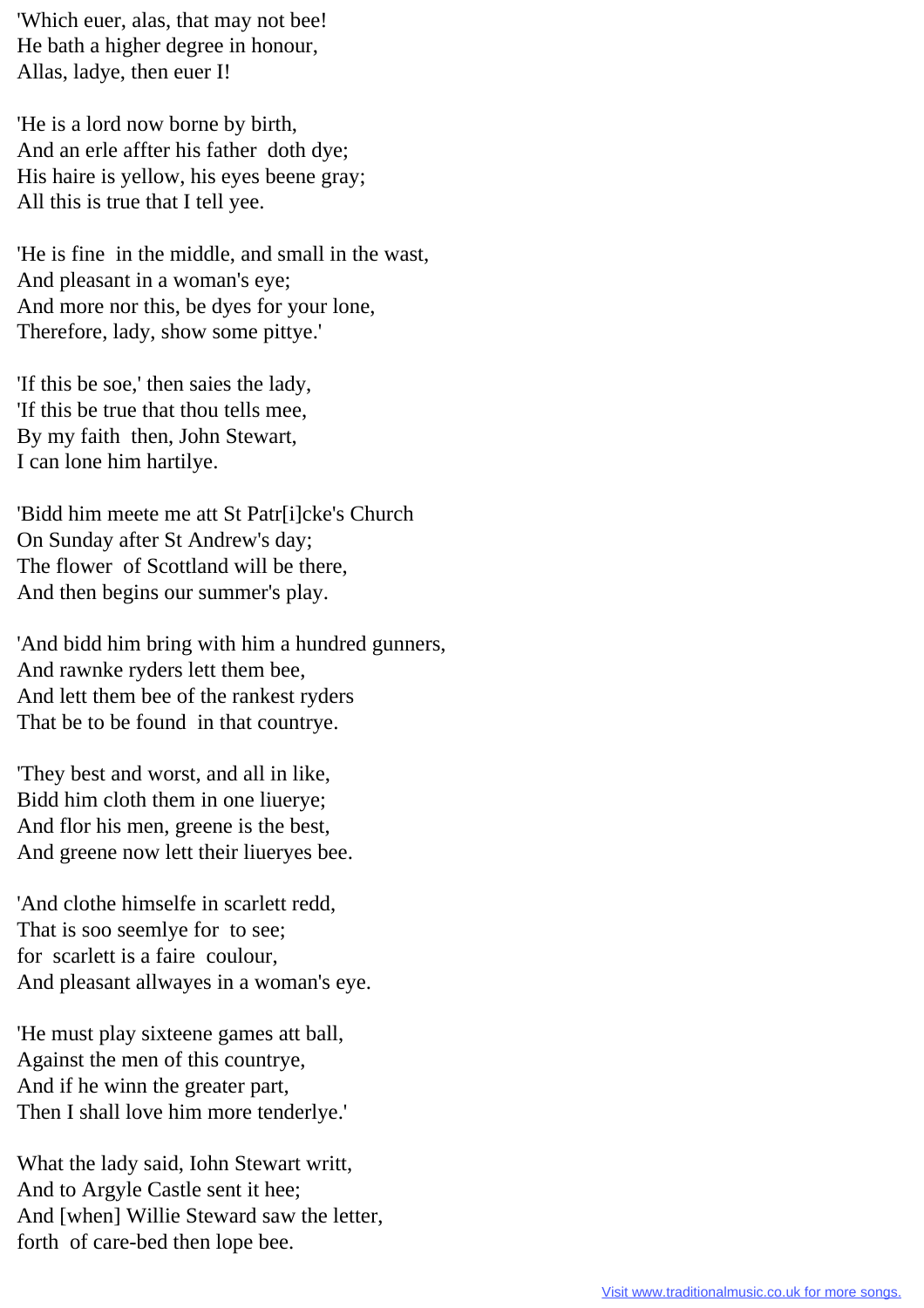Hee mustered together his merry men all, Hee mustered them soe louelilye; Hee thought hee had had scarson halfe a hundred, Then bad hee eleuen score and three.

He chose forth a hundred of the best That were to be found in that countrye, He cladd them all in one coulour, And greene i-wis their liueryes bee.

He cladd himselfe in scarlett redd, That is soe seemelye for to see; for smlett is a faire coulor, And seemlye in a woman's eye.

And then towards Patricke Church he went, With all his men in braue array, To gett a sight, if he might, And speake with his lady gay.

When they came to Patricke's churche, Shee kneeled downe by her mother trulye '0 mother, if itt please you to giue me leaue, The Stewart's horsse faine wold I see.'

'I'le giue you leaue, my deere daughter, And I and my maide will goe with yee. The lady had rather haue gone her selfe Then haue had her mother's companye.

When they came before Willie Steward, Soe well bee cold his curtesye: 'I wold kisse your daughter, ladye,' he said, 'And if your will that soe itt bee.'

The ladye's mother was content To doe a straunger that curtesye And when Willie had gotten a kisse, I-wis shee might haue teemed him three.

Sixteen games were plaid that day there - This is the truth as I doe say - Willie Stewart and his merry men, They carryed twelue of them away.

And when they games that they were done, And all they folkes away were gone But the Erle of Marr and William Stewart, The erle wold needs haue William home.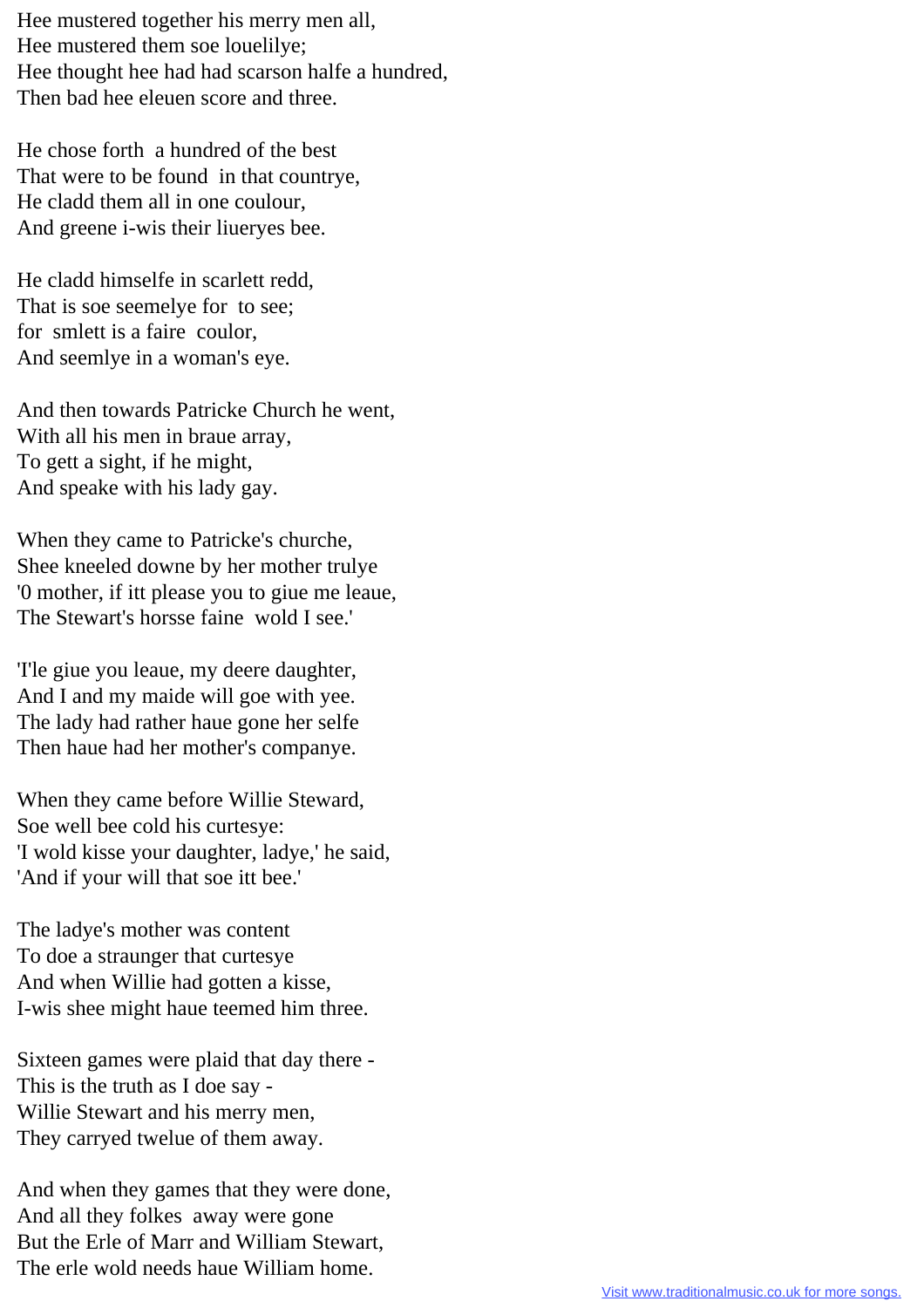And when they came vnto the erle's howse, They walked to a garden greene; for to confferr of their bussines, Into the garden they be gone.

'I loue your daughter,' saies 'William Stewart, I But I cannott tell whether she loueth mee : ' 'Marry, God defend,' saies the Erle of Mar, 'That euer soe that itt shold bee!

'I had rather a gallowes there was made, And hange thee for my daughter's sake; I had rather a ffyer were made att a stake, And burne thee for my daughter's sake!

'To chamber, to chamber, gay ladye,' be saies~ 'In the deuill's name now I bidd thee! And thou gett thee not to the chamber soone, I'le beate thee before the Stewart's eye.'

And then bespake William Stewart, These were the words said hee: If thou beate thy daughter for my sake, Thou'st beate a hundred men and mee.'

Then bespake Iohn Stewart - Lord! an angry man was bee '0 churle, if thou wouldest not haue macht with my brother, Thou might baue answerd him curteouslye.'

'0 hold thy peace, Iohn Stewart, And chamber thy words now, I bidd thee; If thou. chamber not tby words soone, Thou'st loose a good service; soe shalt thou doe me.'

'Marry! hang them that cares,' saies Iohn Stewart, Either for thy service or for thee; Services can I haue enoughe, But brethren wee must euer bee.'

William Stewart and his brother lohn, To Argyle Castle gon they bee; And when Willye came to Argyle Castle, Into care-bedd then lope bee.

A parlaiment att Edenborrow was made, The king and his nobles all mett there;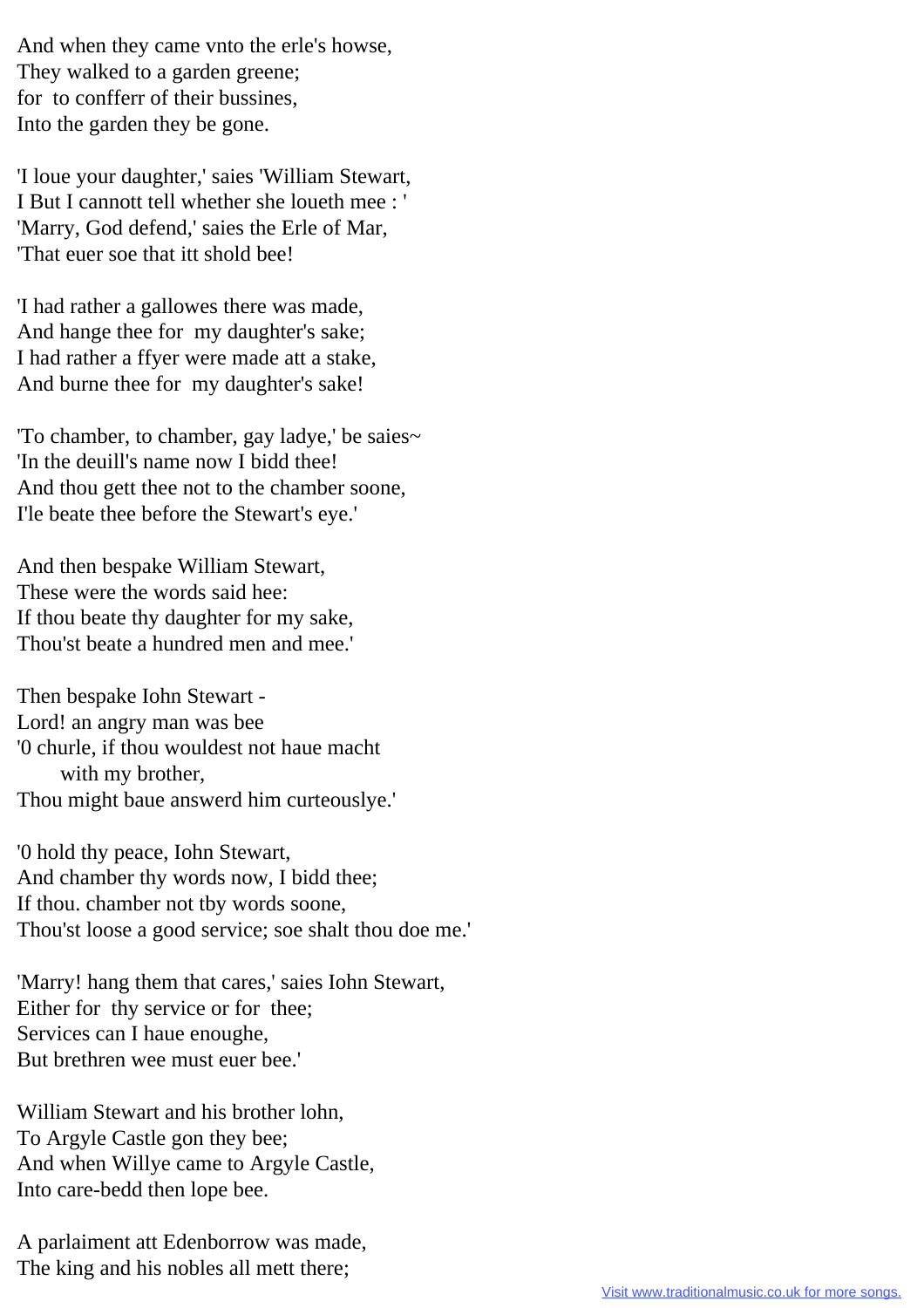They sent for William Stewart and Iohn, To come amongst the other peeres.

Their clothing was of scarlett redd, That was soe seemelye for to see; Blacke hatts, white fleathers plewed with gold, And sett all on their heads trulye.

Their stockings were of twisted silke, With garters fringed about with gold; Their shoes were of the cordevine, And all was comelye to behold.

And when they came to Edenborrowe, They called for Iohn Stewart and Willie: 'I answer in a lord's roome,' saies Will Stewart, But an erle I hope to bee.'

Come downe, come downe,' saies the Lord of Marr, I knew not what was thy degree:' 0 churle, if I might not haue macht with thy daughter, Itt had not beene long of my degree.

'My father, hee is the king his brother, And then the king is vnckle to me; 0 churle, if I might not haue macht with thy daughter, Itt-had not beene long of my degree.'

'0 hold your peace,' then sayd the king, 'Cozen William, I doe bidd thee; Infaith, cozen William, he loues you the worsse Because you are a-kinn to mee.

'I'le make thee an erle with a siluer wande, And adde more honors still to thee; Thy brother Iohn shall be a lord, Of the best att home in his countrye.

'Thy brother Kester shalbe a knight, Lands and linings I will him giue, And still hee shall line in court with mee, And I'le maintaine him whilest he doth line.'

And when the parlaiment was done, And all the folkes away were gone, Willye Stewart and lohn his brother, To Argyle Castle they. be gone.

But when they came to Argyle Castle,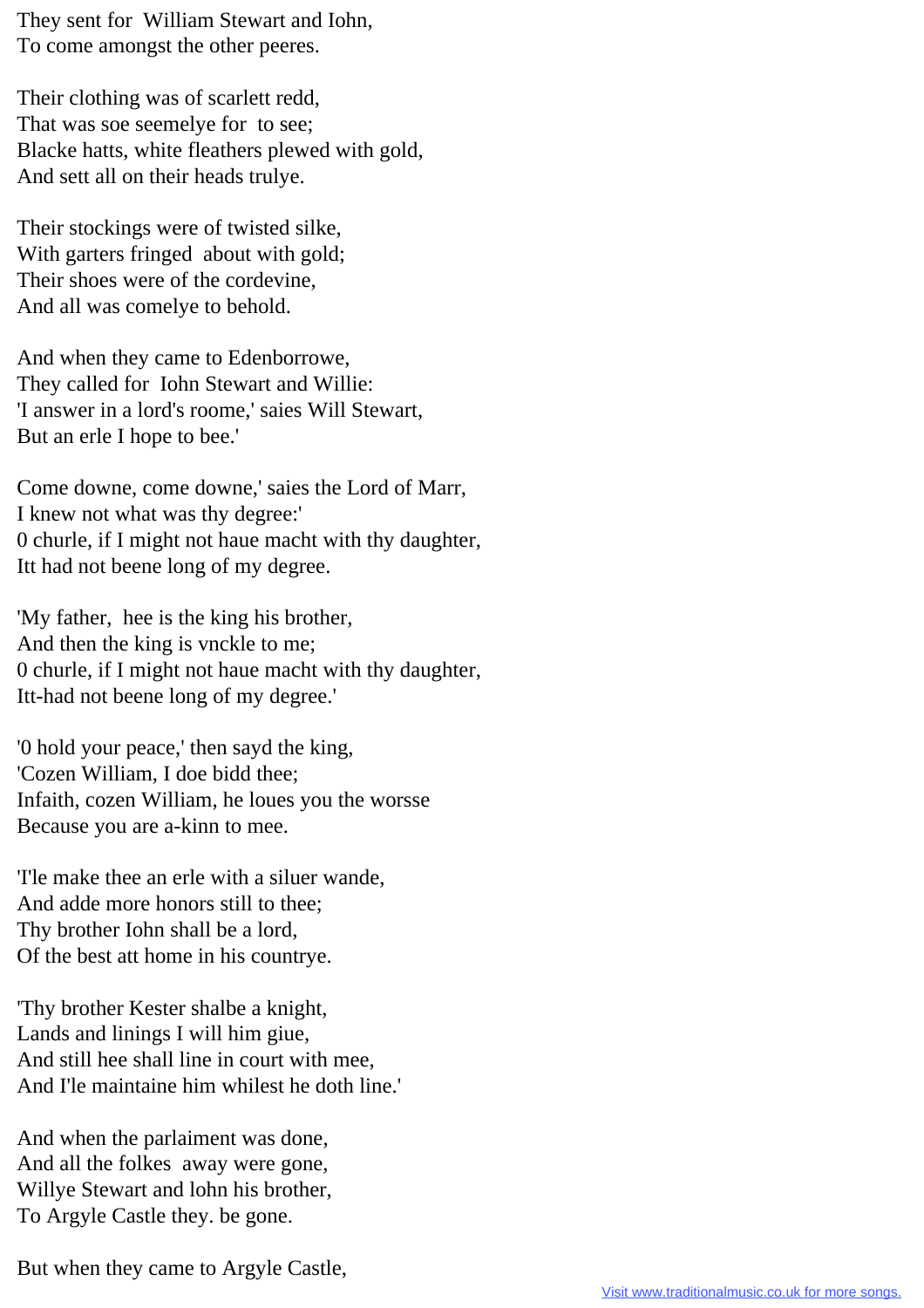That was soe farr in that countrye, He thought see much then of his lone That into care-bedd then lope hee.

Iohn Stewart did see his brother see ill, Lord, in his heart that hee was woe; I will goe wooing for thy sake Againe yonder gay ladye to.

'I'le cloth my selfe in strange array, In a beggar's habbitt I will goe, That when I come before the Erle of Marr My clothing strange he shall not knowe.'

'Iohn hee gott on a clouted cloake, See meete and low then by his knee, With four garters vpon one leg Two aboue, and towe below trulye

'But if thou be a beggar, brother. Thou art a beggar that is vnknowne; for thou art one of the stoutest beggars That euer I saw since I was borne.

'Here, geeue the lady this gay gold ringe, A token to her that well is knowne; And if shee but aduise itt well, Shee'le know some time itt was her owne.\*

'Stay, by my faith, I goe not yet,' Iohn Stewart he can replye; I'le haue my bottle full of beere, The best that is in thy butterye.

'I'le haue my sachell filld full of meate, I am sure, brother, [it] will doe noe harme for, before I come to the Erle of Marr's his house, My lipps, I am sure, they wilbe warme.'

And when he came to the Erle of Marr's house. By chance itt was of the dole-day; But Iohn cold find no place to stand, Vntill he came to the ladye gaye.

But many a beggar he threw downe, And made them all with weeping say, He is the devill, hee is no beggar, That is coine fortb of some strange coutrye.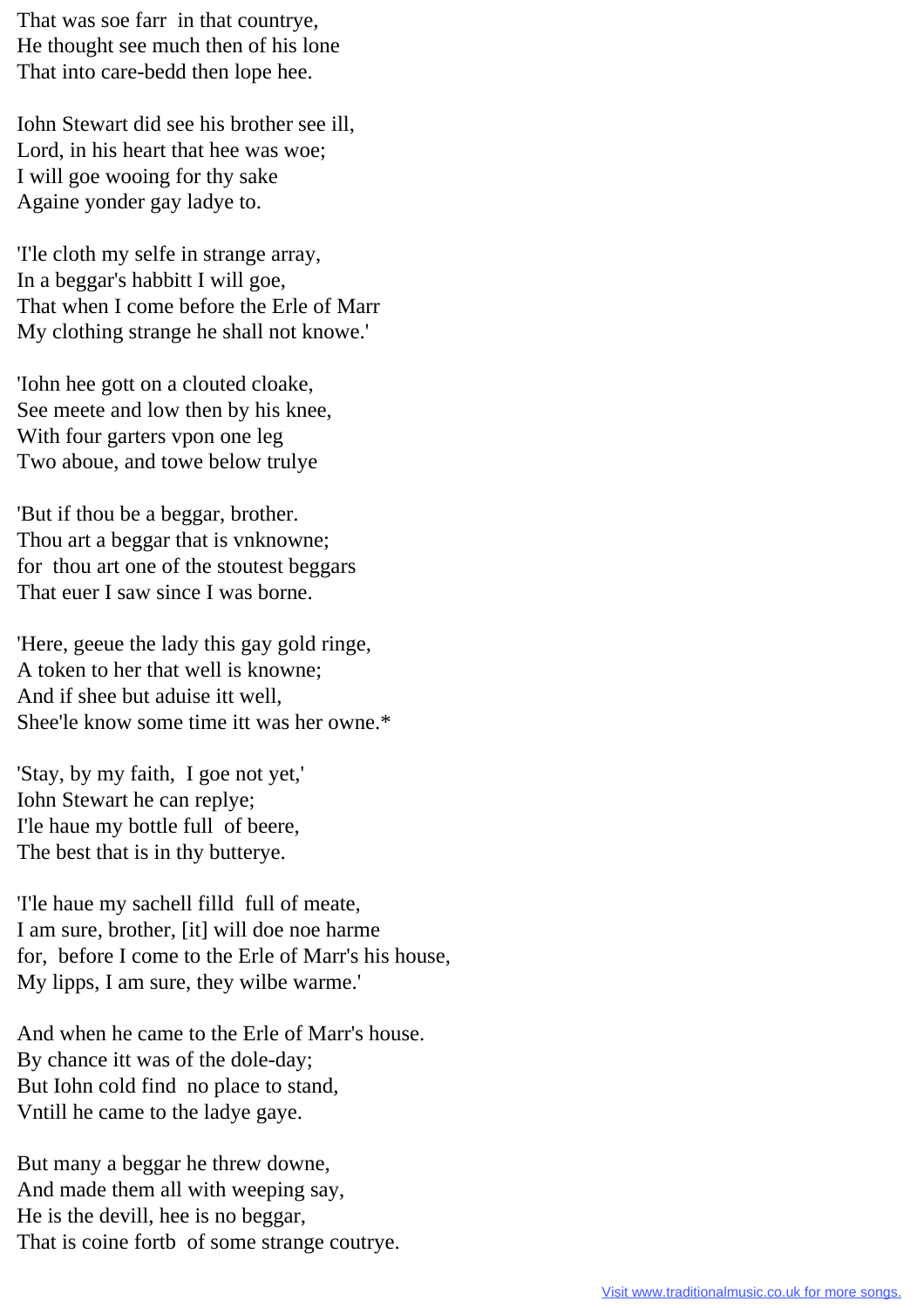And now the dole that itt is delte, And all the beggars be gon away, Sauing Iohn Stewart, that seemed a beggar, And the ladye that was see gay.

'Lady,' sais Iohn, 'I am no beggar, As by my clothes you may thinke that I bee; I am your servant, Iohn Stewart, And I am sent a messenger to thee.'

But if thou be Iohn Stewart, As I doe thinke that thou hee, Avayle thy capp, avayle thy hoode, And I will stand and speake to thee.

'How doth thy brother, Iohn Stewart, And all the lords in his countrye?' '0 fye vpon thee, wicked woman! My brother he doth the worsse for thee.'

With that the teares stood in her eyes 0 lord, shee wept soe tenderlye! Sais, Ligg the blame vnto my father; I pray you, Iohn Stewart, lay itt not to mee.

Comend me to my owne true-loue, That liues soe farr in the North countrye, And bidd him meete me att Martingsdale, fullye w[i]thin these dayes three.

Hang them, sais the lady gay, That letts their father witting bee I'le proue a ladye full of loue, And be there by the sunn be a quarter highs.

And bidd him bring with him a hundred gunners, And ranke riders lett them bee; Lett them be of the rankest ryders That be to be found in that countrye.

The best and worse, and all in like, Bidd him clothe them in one liuerye; And for his men, greene is the best, And greene now lett their lyueryes bee.

And cloth himselfe in scarlett redd, That is soe seemelye for to see For scarlett is a faire conlor, And pleasant in a woman's eye.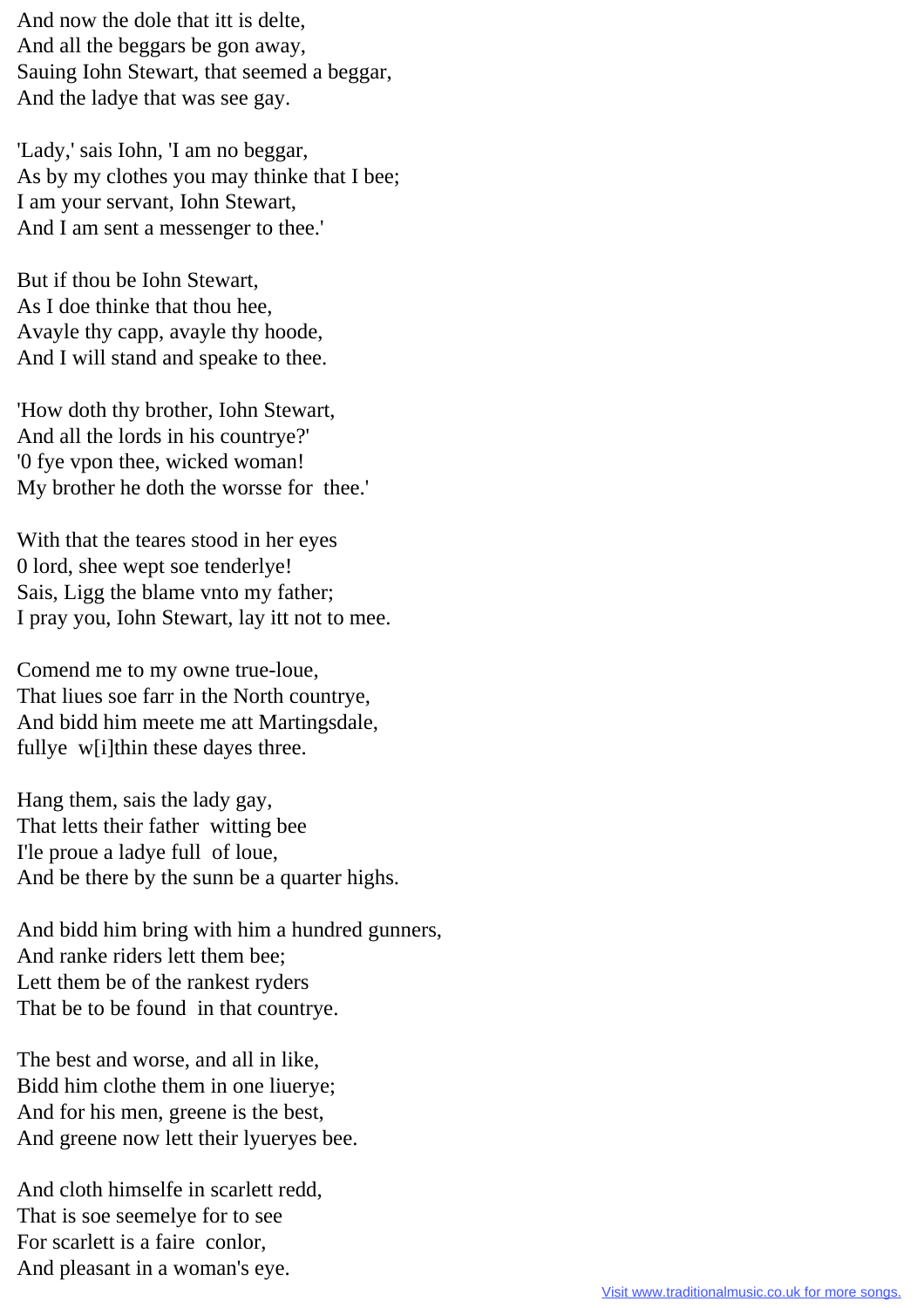What they lady sayd, Iohn Stewart writt, To Argyle Castle sent'itt hee; His bagg and his dish and showing horne, Unto three beggars be gaue them all three.

And when Willie Stewart saw the letter, forth of care-bed then lope hee; He thought himselfe as lustye and sound As any man in that countrye.

He mustered together his merrymen all, He mustered them soe louinglye; He thought he had had scarce halfe a hundred, Then had bee eleuen score and three.

He chose forth a hundred of the best That were to be found in that companye, And presentlye they tooke their horsse, And to Martingsdale posted hee.

And when he came to Martingsdale, He found his loue staying there trulye, For shee was a lady true of loue, And was there by [the] sunn was a qwarter highe.

Shee kisst William Stewart and his brother Iohn, Soe did shee part of his merry men: 'If the churle, thy father, hee were here, He shold not haue thee backe againe.'

They sent for preist, they sent for clarke, And they were marryed there with speede; William tooke the lady home with him, And they liued together long time indeed.

And in twelue monthe soe they wrought, The lady shee was great with childe; The sent Iohn Stewart to the Erle off Marre, To come and christen the barne soe milde.

'And if this be soe,' sayes the Erle of Marre, 'Iohn Stewart, as thou tells mee, I hope in God you haue marryed my daughter, And put her bodye to honestye.'

'Nay, by my faith,' then saies lohn Stewart 'Ffor euer alas that shall not bee; for now wee haue put her body to shame,